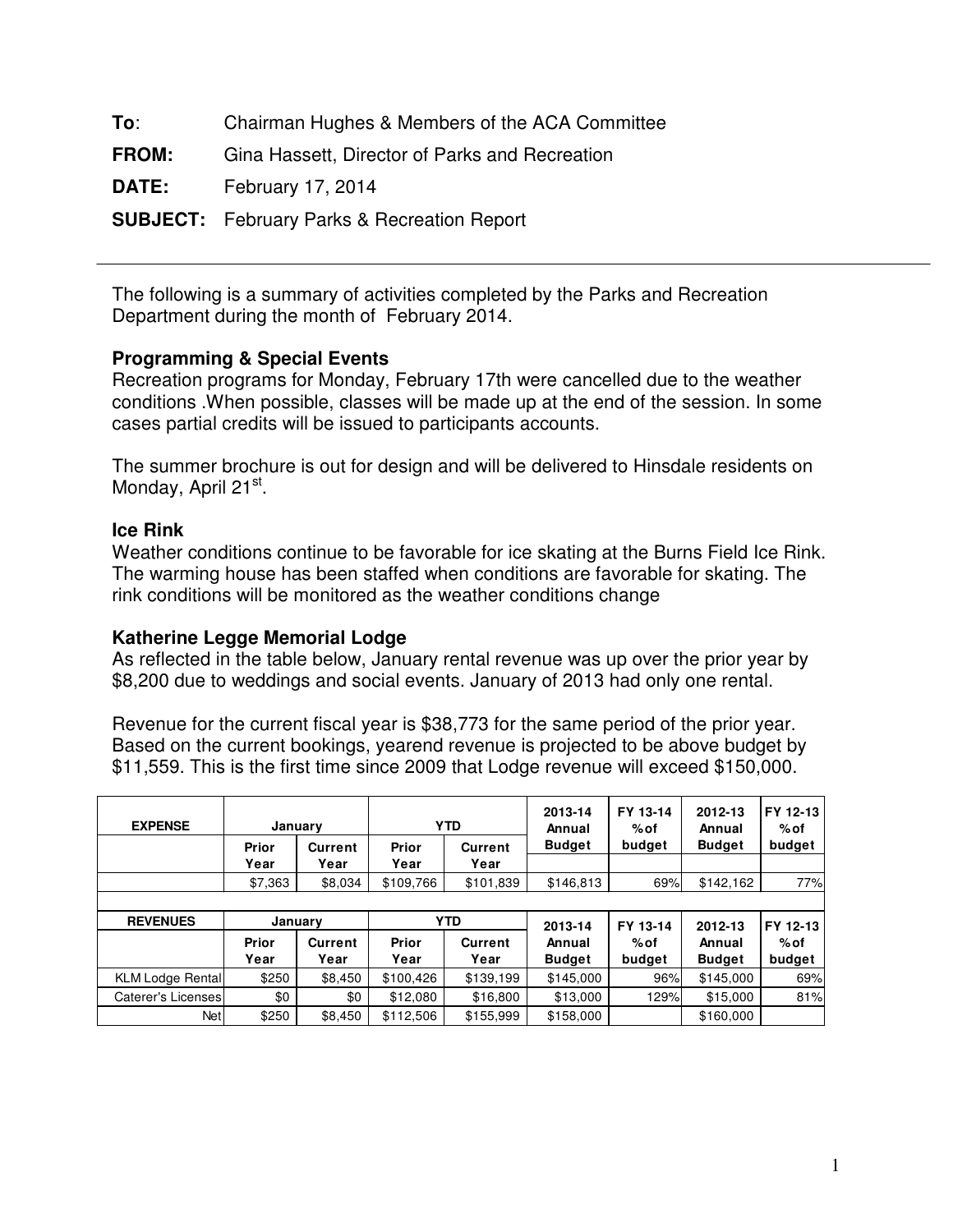#### **2013-14 Rental Summmary**

|           | <b>Business</b> | Memorial | Rec     | School      | Social | Village | Village |                |       | 2011-12 | 2012-13 | Booked  | Change             | <b>Booked</b> |
|-----------|-----------------|----------|---------|-------------|--------|---------|---------|----------------|-------|---------|---------|---------|--------------------|---------------|
| 2/17/14   | Mtg             | Service  | Program | <b>Dist</b> | Event  | Meetina | Event   | Wedding        | Total | Revenue | Revenue | 2013-14 | over prior 2014-15 |               |
| May       |                 | 0        | 19      |             | З      |         |         | 6              | 32    | 8,561   | 8,801   | 16.796  | 7.995              | 8,650         |
| June      |                 | 0        | 19      |             | 6      |         |         |                | 34    | 11,156  | 10,745  | 26,818  | 16,073             | 17,175        |
| July      | $\overline{2}$  |          | 20      |             | 6      |         | 0       | 4              | 33    | 13,559  | 9,786   | 18,650  | 8,864              | 13,200        |
| August    |                 | 0        | 13      |             | з      |         |         | 6              | 24    | 17.759  | 18,880  | 18,063  | (817)              | 13,675        |
| September |                 | 0        | 14      |             | 6      |         | 2       | 4              | 30    | 14.823  | 14,498  | 14,541  | 43                 | 15,150        |
| October   | $\overline{2}$  | 2        | 24      |             |        |         |         | $\overline{2}$ | 35    | 16,347  | 15,589  | 14,825  | (764)              | 16,475        |
| November  |                 | 2        | 18      |             |        |         |         |                | 28    | 8.256   | 11.612  | 8,580   | (3,032)            | 2,200         |
| December  |                 | 0        | 11      |             | 8      |         |         | 0              | 20    | 8,853   | 10,265  | 13,366  | 3,101              | 1,900         |
| January   |                 | 0        | 22      |             | $\sim$ |         |         | $\overline{2}$ | 27    | 4.489   | 250     | 8,450   | 8,200              |               |
| February  |                 |          | 22      |             | o      |         |         |                | 28    | 2,301   | 6,981   | 7,325   | 344                |               |
| March     | 3               | 0        | 20      |             | з      |         |         |                | 29    | 2,506   | 7,669   | 6,345   | (1,324)            |               |
| April     |                 |          | 21      |             | 2      |         |         | 0              | 23    | 2.384   | 4,365   | 2,800   | (1, 565)           |               |
| Total     | 16              | 6        | 223     | 6           | 49     | 5       | 4       | 34             | 343   | 110.994 | 119,441 | 156.559 | 37.118             | 88.425        |

The budget includes \$10,000 for a wedding arbor to be placed at the rear of the Lodge. The funds being allocated to the project were donated by Glorious Gardens in 2008. Proposals for the arbor were sent to nine vendors. Three vendors submitted proposals and prices range from \$6,900 to \$17,000. The lowest price was submitted by Craiger Custom Design in the amount of \$6,900. Staff is checking the vendor's references. Work will be scheduled to be completed in the spring as weather permits.

On March 27, the Lodge is the hosting a business after hours for the Hinsdale Chamber of Commerce. The event is an opportunity for the host to showcase their business to Chamber memebrs.

Staff is preparing the annual caterer renewal letters. Caterers and service providers pay an annual fee to be included on the preferred provider list. This list is distributed with contracts to Lodge clients. Clients who use caterers that are not on the list must pay a one day caterer license fee.

## **COMMUNITY POOL**

### **Wall Repairs**

When the pool was drained at the end of the season, there was severe cracking and deterioration of the east and west end of the lap pool walls. The walls will require repairs prior to the start of the season. A significant number of tiles from both the west and the east ends lane targets have come loose. Request for proposals have been sent to six vendors to solicit proposals to repair the walls in the lap pool. The Request for Proposal includes repairs for the west end wall to be sanded, sealed and repainted. The proposal also includes the work to remove the tiles from lap lane targets, sand and paint the area and replace the tiles with painted targets. The removal of the tile target markers will reduce the annual maintenance. Proposals are due back later this month. The work would be completed in May when the pool is drained and is estimated to be \$9,000. Money has been allocated in the proposed 2014/15 budget to make the repairs.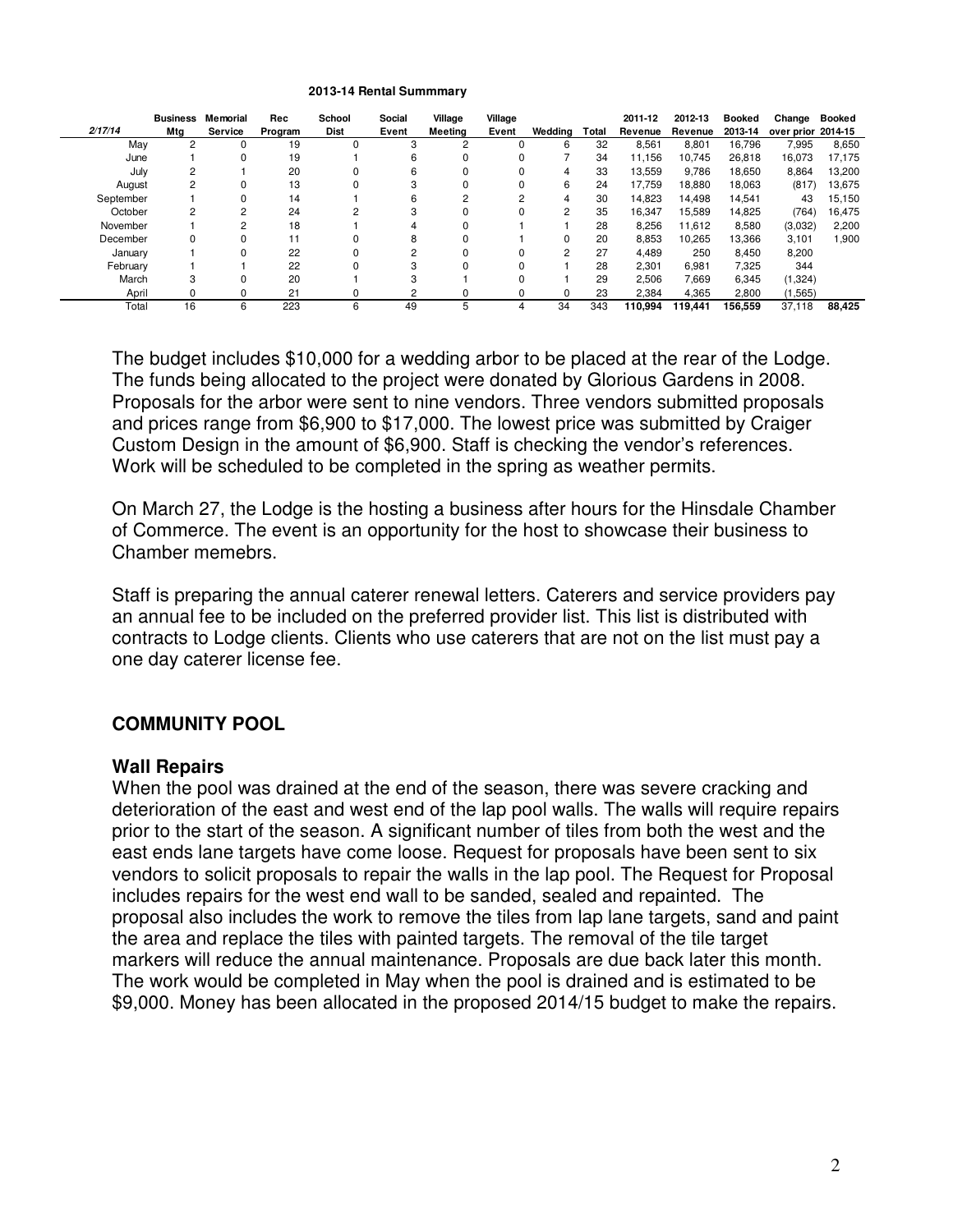



## **Pool Pump Repairs**

On January 28<sup>th</sup>, Illinois Pump Inc. removed pumps 2 and 4 from the pool. Upon inspection of the two motors, Illinois Pump found items that need repair that are outside the scope of the proposal. Additional repairs totaling \$3,094 are needed to service the pumps. The repairs were outlined in Managers Notes on February 21<sup>st</sup>.

## **Pool Concessions**

The Request for Proposal (RFP) for the Community Pool concession services was distributed and is due back March 3. Staff will review the proposals and will meet with vendors as needed. The Parks & Recreation Commission will review the vendors and make a recommendation to the Committee to be presented at the April Committee meeting.

### **Pool Memberships**

The 2014 Hinsdale community pool passes went on sale February 1st. Listed below is the pass sales report. Revenue for the same period of the prior year is up \$20,585. The increase over the prior year is a result of the influx of residents purchasing Super Passes. The number of Super Passes that are available is limited to 100, down from 200. As of Wednesday, February 5th Super Passes allotted to Hinsdale were sold out for the 2014 season. A wait list has been established by the Village but Clarendon Hills Park District officials have indicated that they will not be moving to the wait list until sometime in May.

| <b>Feb 1- Feb 18</b>                         |                      | 2013 Pass Revenue |              |         | 2014 Pass Revenue |                 |                |          |                             |  |  |
|----------------------------------------------|----------------------|-------------------|--------------|---------|-------------------|-----------------|----------------|----------|-----------------------------|--|--|
|                                              |                      |                   | 2013         |         | 2014              |                 |                |          |                             |  |  |
|                                              | <b>New</b><br>Passes | Renew<br>Passes   | Total        | Revenue | New<br>Passes     | Renew<br>Passes | Total          | Revenue  | Change<br>Over the<br>prior |  |  |
| Type<br>Nanny Pass                           |                      | $\Omega$          |              | \$75    | 2                 | 13              | 15             | \$960    | year<br>\$885               |  |  |
| Family Primary                               | $\overline{c}$       | 4                 | 6            | \$1,740 | $\overline{c}$    | 30              | 32             | \$9,280  | \$7,540                     |  |  |
| Family Secondary                             | 6                    | 10                | 16           | \$0     | 8                 | 105             | 113            | \$0      | \$0                         |  |  |
| Family Super                                 | $\Omega$             | 1                 | 1            | \$340   | 0                 | 25              | 25             | \$8,375  | \$8,035                     |  |  |
| Family Super Secondary                       | 0                    | 1                 | $\mathbf{1}$ | \$45    | $\overline{4}$    | 68              | 72             | \$3,240  | \$3,195                     |  |  |
| Family Super Third                           | $\mathbf 0$          | 1                 | $\mathbf{1}$ | \$15    | 0                 | $\overline{4}$  | 4              | \$120    | \$105                       |  |  |
| Family Super 4                               | $\mathbf 0$          | $\mathbf 0$       | 0            | \$0     | 3                 | 6               | 9              | \$135    | \$135                       |  |  |
| Family Super 5+                              | $\mathbf 0$          | $\Omega$          | $\Omega$     | \$0     | $\mathbf 0$       | 0               | 0              | \$0      | \$0                         |  |  |
| Guest Pass Adult                             | 0                    | $\mathbf 0$       | 0            | \$0     | $\overline{4}$    | 0               | 4              | \$210    | \$210                       |  |  |
| Guest Pass Child                             | $\Omega$             | $\Omega$          | $\Omega$     | \$0     | $\mathbf 0$       | 0               | 0              | \$0      | \$0                         |  |  |
| Individual Pass                              | $\mathbf 0$          | $\mathbf 0$       | 0            | \$0     | $\mathbf 0$       | $\overline{c}$  | $\overline{c}$ | \$165    | \$165                       |  |  |
| Senior Super Pass                            | $\mathbf 0$          | $\mathbf 0$       | 0            | \$0     | $\mathbf 0$       | 0               | 0              | \$0      | \$0                         |  |  |
|                                              | $\mathbf 0$          | $\mathbf 0$       | 0            | \$0     | $\mathbf 0$       | 1               | 1              | \$0      |                             |  |  |
| Individual Super Pass<br>Non Resident Family | $\overline{0}$       | $\mathbf 0$       | 0            | \$0     | $\mathbf 0$       | 0               | 0              | \$0      | $\frac{49}{50}$             |  |  |
| Non Resident Family Secondary                | $\overline{0}$       | $\mathbf 0$       | $\Omega$     | \$0     | $\mathbf 0$       | 0               | 0              | \$0      | \$0                         |  |  |
| Non Resident Individual                      | 1                    | $\mathbf 0$       | $\mathbf{1}$ | \$0     | $\mathbf 0$       | 0               | 0              | \$0      | \$0                         |  |  |
| Non Resident Senior                          | $\Omega$             | $\Omega$          | $\Omega$     | \$0     | 0                 | 1               | 1              | \$155    | \$155                       |  |  |
| Senior Pass                                  | $\Omega$             | $\Omega$          | 0            | \$0     | $\mathbf 0$       | $\overline{c}$  | $\overline{c}$ | \$160    | \$160                       |  |  |
|                                              |                      |                   |              |         |                   |                 |                |          | \$0                         |  |  |
| <b>Total Resident</b>                        |                      |                   |              | \$2,215 |                   |                 |                | \$22,435 | \$20,220                    |  |  |
| <b>Total Non-Resident</b>                    |                      |                   |              | \$0     |                   |                 |                | \$155    | \$155                       |  |  |
| Guest Passes                                 |                      |                   |              |         |                   |                 |                | \$210    | \$210                       |  |  |
| Total                                        |                      |                   |              | \$2,215 |                   |                 |                | \$22,800 | \$20,585                    |  |  |